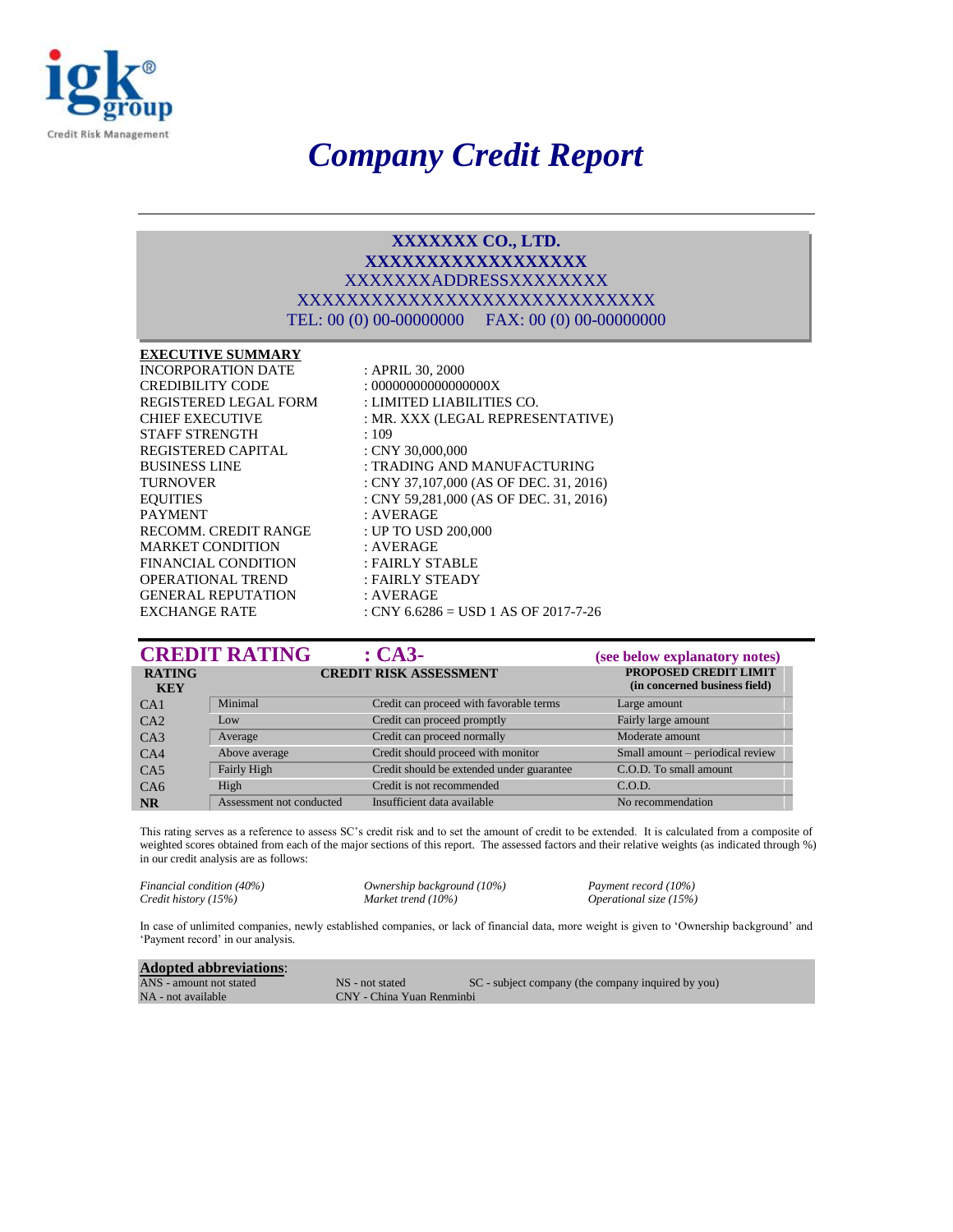## **HISTORY**

SC was registered as a limited liabilities company at local Administration for Industry & Commerce (AIC - The official body of issuing and renewing business license) on April 30, 2000.

**Company Status: Limited liabilities co.**

This form of business in PR China is defined as a legal person. No more than fifty shareholders contribute its registered capital jointly. Shareholders bear limited liability to the extent of shareholding, and the co. is liable for its debts only to extent of its total assets. The characteristics of this form of co. are as follows:

Upon the establishment of the co., an investment certificate is issued to the each of shareholders.

The board of directors is comprised of three to thirteen members.

The minimum registered capital for a co. is CNY 30,000.

Shareholders may take their capital contributions in cash or by means of tangible assets or intangible assets such as industrial property and non-patented technology.

Cash contributed by all shareholders must account for at least 30% of the registered capital. Existing shareholders have pre-exemption right to purchase shares of the co. offered for sale by the other shareholders and to subscribe for the newly increased registered capital of the co.

SC's registered business scope includes manufacture of sanitary equipment; manufacture and sales of sanitary napkin; import and export of goods and technology; import and export of raw and auxiliary materials, instruments and meters, mechanical equipment, spare parts and technology for own production and scientific research; import and export of sanitary products, raw and auxiliary materials; processing with imported materials, processing with imported samples, assembling with imported parts, and compensation trade in agreement; housing and equipment leasing, own premises leasing (if needed with permit).(卫生用品设备制造;卫生巾 生产、销售;精密模具加工、销售;经营本企业自产产品及技术的进出口业务;经营本企 业生产、科研所需的原辅材料、仪器仪表、机械设备、零配件及技术的进出口业务;卫生 用品及原辅材料的进出口业务;经营进料加工和"三来一补"业务;房屋及设备租赁,自 有场地租赁。(依法须经批准的项目,经相关部门批准后方可开展经营活动))

SC is mainly engaged in manufacturing and selling machinery equipment. (该公司目前主要从事 机械设备的生产销售业务。)

Mr. XXX (陈斌) is legal representative, executive director and general manager of SC at present.

SC is known to have approx. 109 employees at present.

SC is currently operating at the above stated address, and this address houses its operating office and factory in XXX County. Detailed premise information is not available at present. According to SC's staff, SC has another address at XXXXXXXXXXXXXXXXXXXXXXXXXXXXXXX.

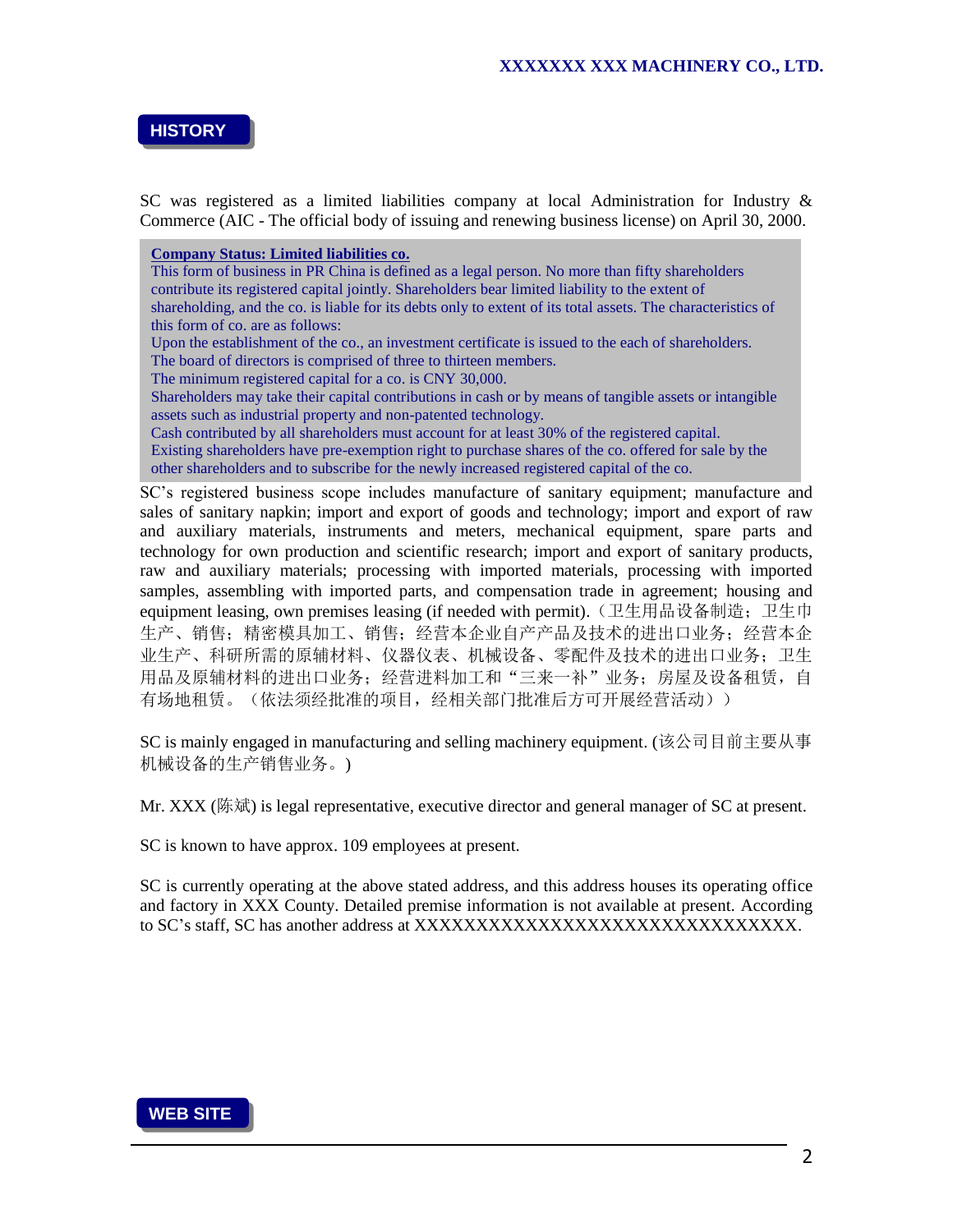<http://www.xxxxx.com/>The design is professional and the content is well organized. At present it is in English, Chinese and French versions, etc.

Email: [xxx@xxxxx.com](mailto:xxx@xxxxx.com) 

# **KEY EVENTS/RECENT DEVELOPMENT**

*Changes of its registered information are as follows:*

| Date of         | <b>Item</b>          | <b>Before the change</b> | After the change   |
|-----------------|----------------------|--------------------------|--------------------|
| change          |                      |                          |                    |
| $2001 - 4 - 30$ | Registered capital   | CNY 500,000              | CNY 8,000,000      |
|                 | Registration no.     | 0000                     | 000000000000       |
| 2003-2-20       | Registered capital   | CNY 8,000,000            | CNY 15,000,000     |
| $2011 - 7 - 20$ | Company name         | XXXXXXXXXXX Co., Ltd.    | Present one        |
|                 |                      | 西安万德化工有限公司               |                    |
|                 | Legal form           | Shares Limited co.       | Present one        |
|                 | Registration no.     | 000000000000             | 000000000000000    |
| 2014-9-18       | Registered capital   | CNY 15,000,000           | CNY 19,285,600     |
| 2014-10-11      |                      | CNY 19,285,600           | CNY 20,000,000     |
| $2015 - 11 - 3$ |                      | CNY 20,000,000           | Present amount     |
| Unknown         | Registration         | 000000000000000          | 00000000000000000X |
|                 | no./credibility code |                          |                    |

HS Code: 0000000000 Import/ Export License No: 0000000000000



*BACKGROUND*

For the past two years there is no record of litigation.

**OWNERSHIP/MANAGEMENT**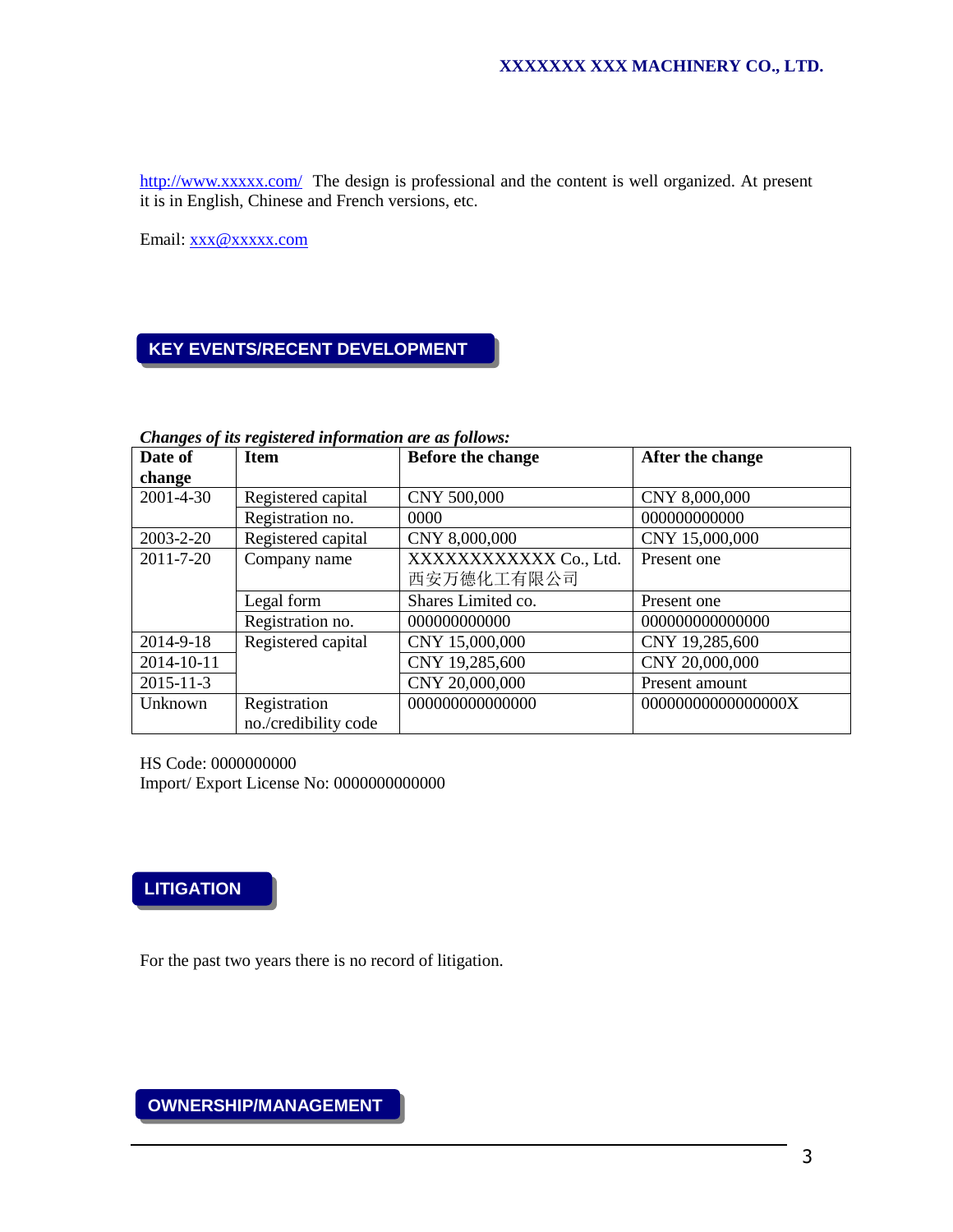MAIN SHAREHOLDERS:

| <b>Name</b> | <b>Amount (CNY)</b> | % of Shareholding |
|-------------|---------------------|-------------------|
| XXX XXX     | 26.300,000          | 87.67             |
| XXX XXX     | 3,700,000           | 12.33             |

## **MANAGEMENT**

#### *Legal Representative, Executive Director and General Manager:*

Mr. XXX (XXX) is currently responsible for the overall management of SC.

Working Experience(s):

At present Working in SC as legal representative, executive director and general manager; Also working in XXXXXXXXX Co., Ltd. and XXXXXXXXX Co., Ltd. as legal representative.

*Supervisor:* 

XXX (XXX)

## **BUSINESS OPERATIONS**

*BACKGROUND*

SC is mainly engaged in manufacturing and selling machinery equipment. (该公司目前主要从事 机械设备的生产销售业务。)

SC's products mainly include: baby diaper machine, adult diaper machine, sanitary napkin machine, wet napkin and tissue napkin machines, etc.

SC sources 100% of its materials from domestic market. SC sells 90% of its products to overseas market, and 10% of its products in domestic market.

The buying terms of SC include Check, T/T, L/C and Credit of 30-60 days. The payment terms of SC include T/T, L/C and Credit of 30-60 days.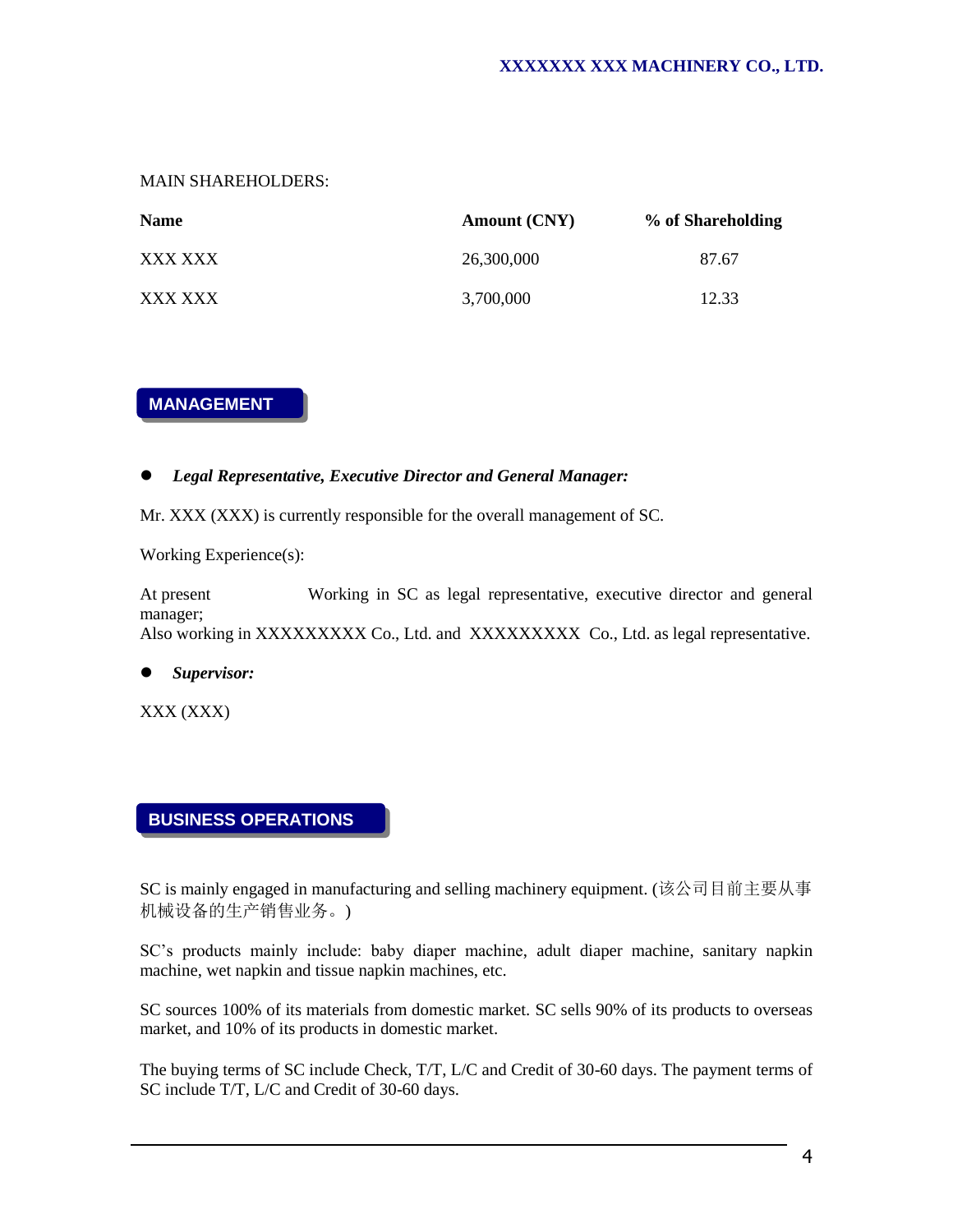#### **Trademark & Patents**

| Registration No.         | 00000000   | 00000000   | 00000000   |
|--------------------------|------------|------------|------------|
| <b>Registration Date</b> | 2015/12/28 | 2015/08/21 | 2015/12/21 |
| Trademark Design         |            |            |            |

#### **Main Customers:**

XXXXXXXXXXXXXXXX Co., Ltd. XXXXXXXXXXXXXXXX Co., Ltd. XXXXXXXXXXXXXXXX Branch Etc.

#### **Main Suppliers:**

XXXXXXXXXXXXXXXX Co., Ltd. XXXXXXXXXXXXXXXX Co., Ltd. XXXXXXXXXXXXXXXX Co., Ltd. Etc.

#### **Industry code: 3500 Industry name: Special equipment manufacturing**



The gross domestic product of China in 2015 which is 676,708 billion that is increased 6.9% than previous year.

In 2015, the main business income of China's special equipment manufacturing industry is 3559.98 billion yuan, increased by 2.9% year on year. From the above chart we can see from 2012 to 2015, the main business income of national special equipment manufacturing industry has maintained a rising trend, but the main business revenue growth rate of special equipment manufacturing industry has been in a turbulent downturn, but still maintain positive growth.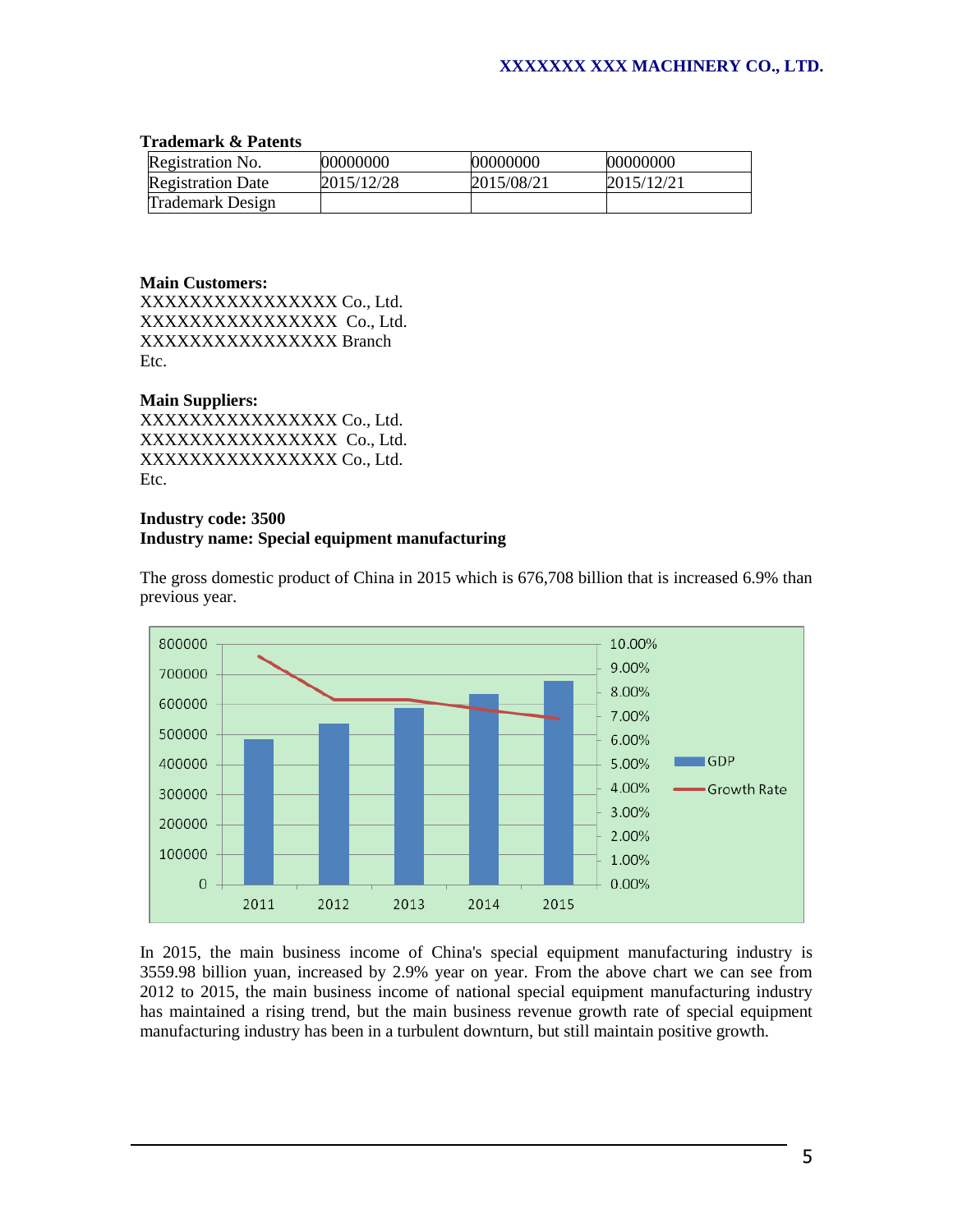

In 2015, the total profit of special equipment manufacturing industry was 209.69 billion yuan, down by 3.4% year on year. From the above chart we can see from 2011 to 2013, the total profit growth rate has maintained positive growth. From 2013 to 2015, the profit growth rate has been declining, the profit growth into negative growth in 2015.

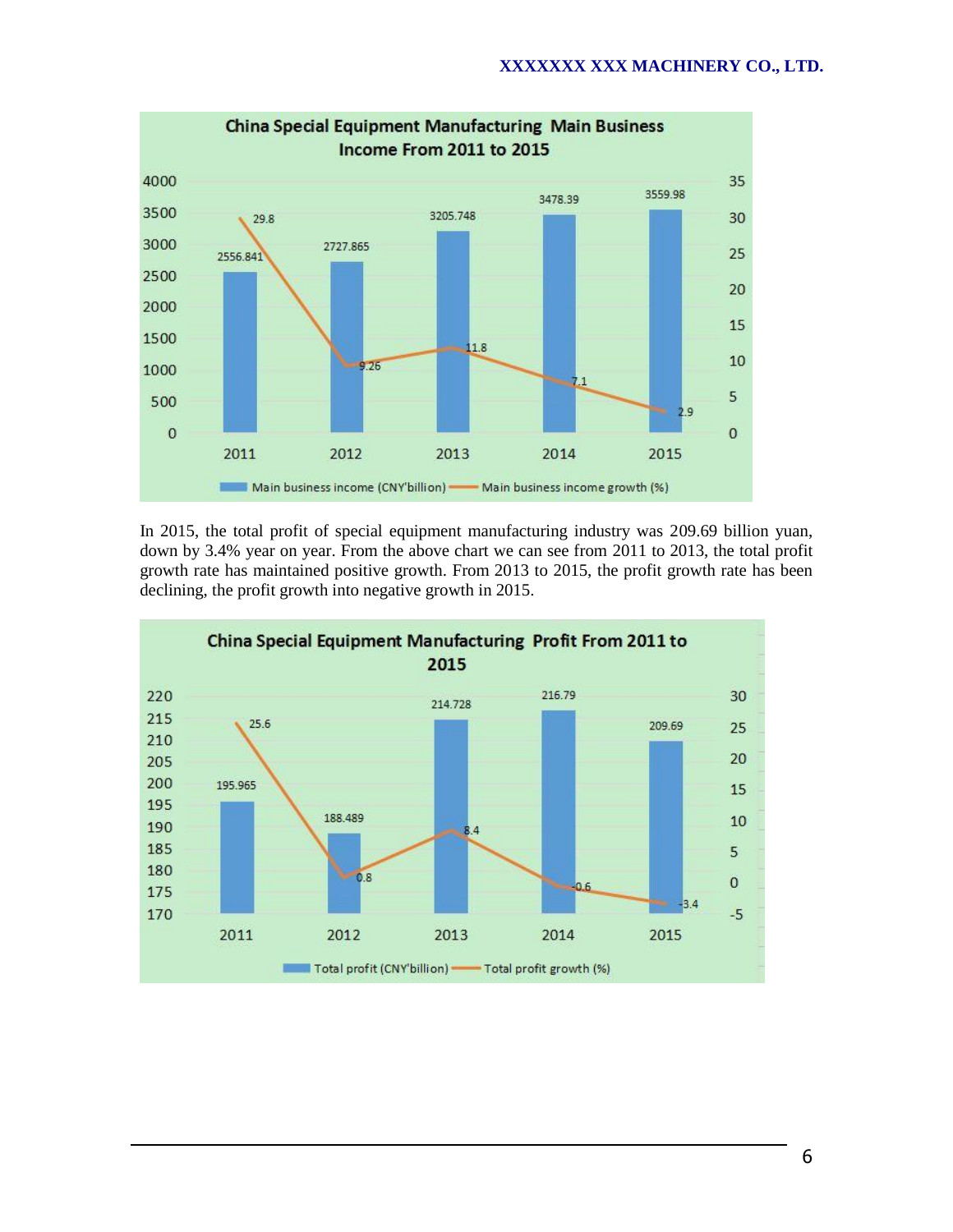# **RELATED COMPANIES**

#### **SC is known to invest in the following companies:**

#### XXXXXXXXXXXXXX Co., Ltd.

=================================== Incorporation Date: 2010-04-01 Credibility Code: 00000000000000000X Legal representative: XXX

#### XXXXXXXXXXXXXX Co., Ltd.

========================== Incorporation Date: 2008-12-23 Credibility Code: 00000000000000000X Legal representative: XXX Web:<http://www.xxxxxx.com/>

XXXXXXXXXXXXXX Co., Ltd. 金湖金卫进出口贸易有限公司 ========================

Incorporation Date: 2006-07-05 Credibility Code: 00000000000000000X Legal representative: XXX Web:<http://www.xxxxxx.com/> Etc.

**PAYMENT**

# *Overall payment appraisal:*

 $(X)$  Average ( ) Fair ( ) Poor ( ) Not yet determined The appraisal serves as a reference to reveal SC's payments habits and ability to pay. It is based on the 3 weighed factors: Trade payment experience (through current enquiry with SC's suppliers), our delinquent payment records and our debt collection record concerning SC. () Excellent () Good

**Trade payment experience:** SC did not provide any name of trade/service suppliers and we have no other sources to conduct the enquiry at present.

**Delinquent payment record:** None in our database.

**Debt collection record:** No overdue amount owed by SC was placed to us for collection within the last 6 years.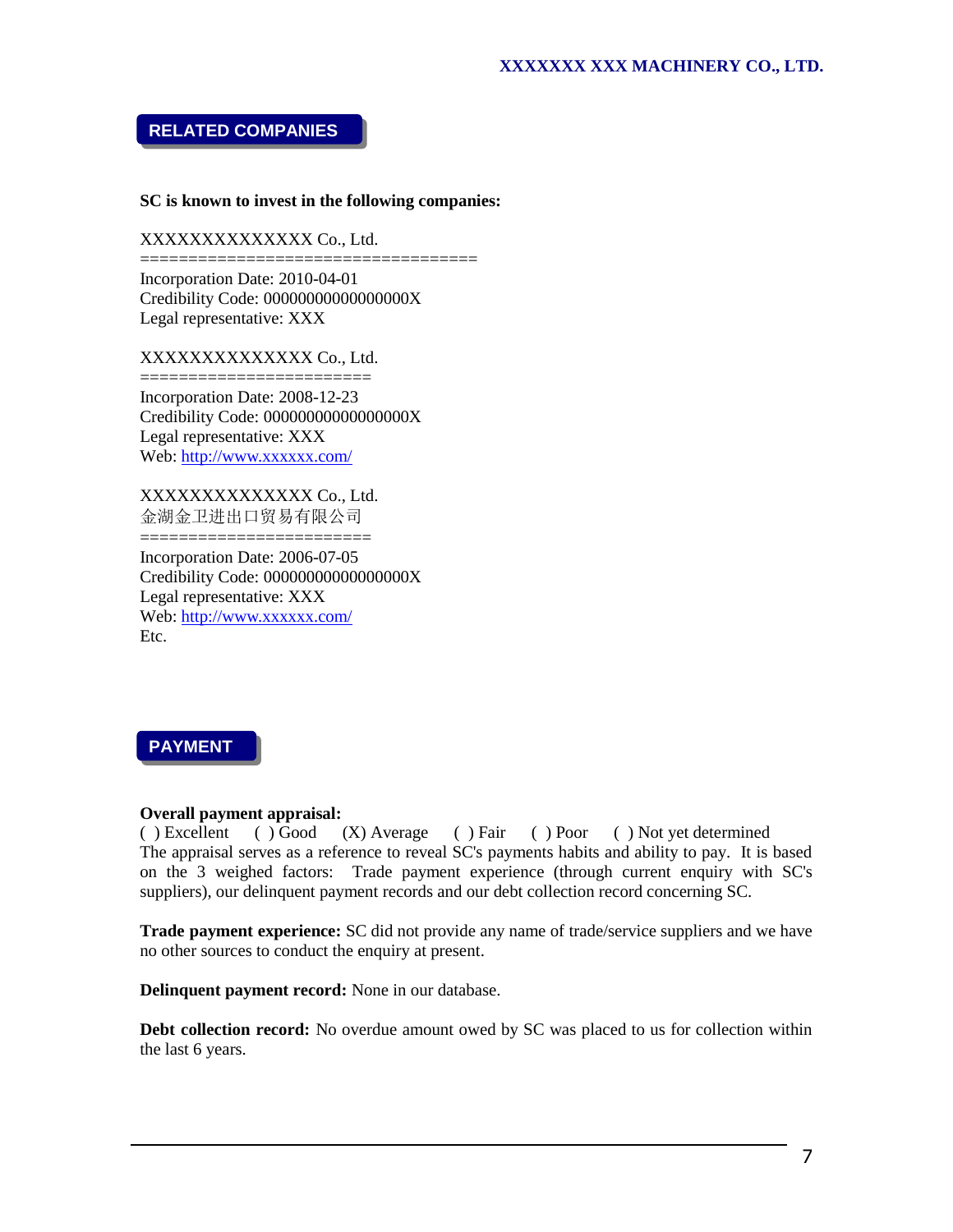**BANKING**

Bank of China Beijing Linhe Development Zone Sub-branch 中国银行北京林河开发区支行 A/C #: 000000000000 Dank (<br>∟ <del>E</del>l £r

Relationship: Normal

# **FINANCIAL HIGHLIGHTS**

| <b>Balance Sheet</b>        |                     |                     |
|-----------------------------|---------------------|---------------------|
| Unit: CNY'000               | As of Dec. 31, 2015 | As of Dec. 31, 2016 |
| Cash & bank                 | 25,648              | 21,292              |
| Note receivable             | 0                   | 50                  |
| Inventory                   | 284                 | 369                 |
| Accounts receivable         | 9,965               | 11,476              |
| Advances to suppliers       | 153                 | 153                 |
| Other receivables           | 10,204              | 18,912              |
| Subsidies receivable        | 279                 | $\Omega$            |
| Current assets              | 46,533              | 52,252              |
| Fixed assets net value      | 20,865              | 35,311              |
| Long term investment        | 7,868               | 7,868               |
| Projects under construction | 0                   | 552                 |
| Intangible and other assets | 0                   | 5,433               |
| Total assets                | 75,266              | 101,416             |
| Short loan                  | 16,000              | 17,800              |
| Accounts payable            | 16,736              | 23,711              |
| Advances from customers     |                     | $\Omega$            |
| Taxes payable               | 243                 | $-1,169$            |
| Payroll payable             | 2,200               | 1,789               |
| Other fees payable          |                     |                     |
| <b>Current liabilities</b>  | 35,183              | 42,135              |
| Long term liabilities       | 0                   | $\overline{0}$      |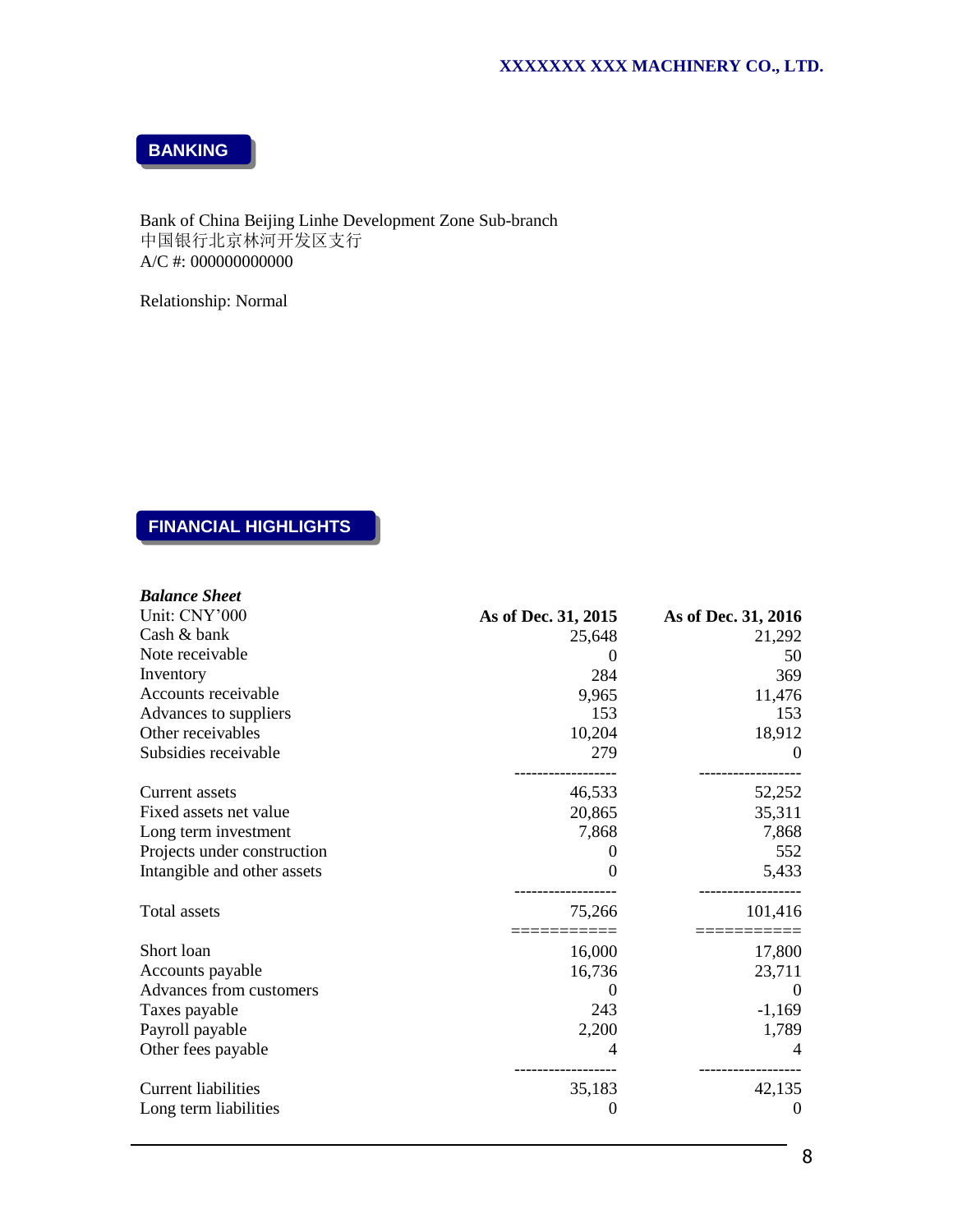|                              | ------------ |         |
|------------------------------|--------------|---------|
| Total liabilities            | 35,183       | 42,135  |
| Equities                     | 40.083       | 59,281  |
| Total liabilities & equities | 75.266       | 101,416 |
|                              |              |         |

| <b>Income Statement</b>                |                     |                     |
|----------------------------------------|---------------------|---------------------|
| Unit: CNY'000                          | As of Dec. 31, 2015 | As of Dec. 31, 2016 |
| Turnover                               | 51,408              | 37,107              |
| Cost of goods sold                     | 38,069              | 29,152              |
| Taxes and additional of main operation | 47                  | 39                  |
| Sales expense                          | 5,328               | 3,859               |
| Management expense                     | 6,768               | 6,087               |
| Finance expense                        | 688                 | 799                 |
| Subsidies income                       | 1,218               | 1,555               |
| Other business profit                  | $\Omega$            | 2,471               |
| Non-operating income                   | $\theta$            | 1,048               |
| Non-operating expense                  | 23                  | 56                  |
| Profit before tax                      | 1,703               | 2,189               |
| Less: profit tax                       | $\Omega$            | 328                 |
| Profits                                | 1,703               | 1,861               |

#### *Important Ratios* =============

|                                            | As of Dec. 31, 2015 | As of Dec. 31, 2016 |
|--------------------------------------------|---------------------|---------------------|
| *Current ratio                             | 1.32                | 1.24                |
| *Quick ratio                               | 1.31                | 1.23                |
| *Liabilities to assets                     | 0.47                | 0.42                |
| *Net profit margin $(\%)$                  | 3.31                | 5.02                |
| *Return on total assets $(\%)$             | 2.26                | 1.84                |
| *Inventory /Turnover $\times$ 365          | 3 days              | 4 days              |
| *Accounts receivable/Turnover $\times 365$ | 71 days             | 113 days            |
| <i><b>*Turnover/Total assets</b></i>       | 0.68                | 0.37                |
| * Cost of goods sold/Turnover              | 0.74                | 0.79                |